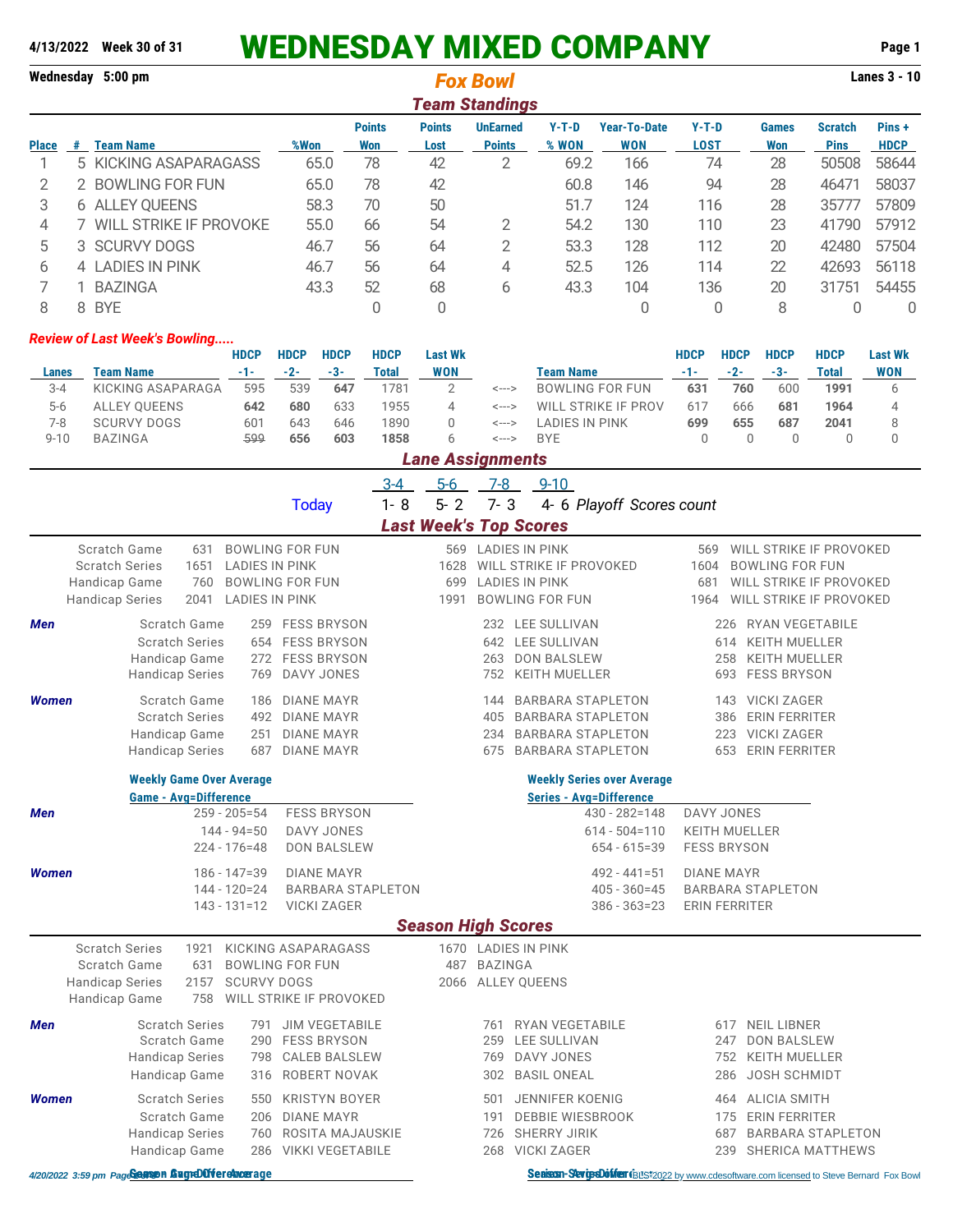#### **4/13/2022 Week 30 of 31 WEDNESDAY MIXED COMPANY Page 2**

|              | <b>Season Game Over Average</b> |                              |                    |                         |                            |                   | <b>Season Series over Average</b> |            |                         |  |  |  |  |  |
|--------------|---------------------------------|------------------------------|--------------------|-------------------------|----------------------------|-------------------|-----------------------------------|------------|-------------------------|--|--|--|--|--|
|              |                                 | <b>Game - Avg=Difference</b> |                    |                         |                            |                   | <b>Series - Avg=Difference</b>    |            |                         |  |  |  |  |  |
| Men          |                                 |                              | $289 - 190 = 99$   | ROBERT NOVAK            |                            |                   | $558 - 393 = 165$                 |            | <b>CALEB BALSLEW</b>    |  |  |  |  |  |
|              |                                 |                              | $235 - 145 = 90$   | <b>BASIL ONEAL</b>      |                            |                   | $430 - 282 = 148$                 | DAVY JONES |                         |  |  |  |  |  |
|              |                                 |                              | $219 - 131 = 88$   | <b>CALEB BALSLEW</b>    |                            |                   | 791 - 669=122                     |            | <b>JIM VEGETABILE</b>   |  |  |  |  |  |
| Women        |                                 |                              | $200 - 124 = 76$   | <b>VIKKI VEGETABILE</b> |                            | $514 - 384 = 130$ |                                   |            | ROSITA MAJAUSKIE        |  |  |  |  |  |
|              |                                 |                              | $197 - 128 = 69$   | ROSITA MAJAUSKIE        |                            |                   | $482 - 372 = 110$                 |            | <b>VIKKI VEGETABILE</b> |  |  |  |  |  |
|              |                                 |                              | $206 - 138 = 68$   | <b>DIANE MAYR</b>       |                            |                   | $550 - 441 = 109$                 |            | <b>KRISTYN BOYER</b>    |  |  |  |  |  |
|              |                                 |                              |                    |                         | <b>Split 1 High Scores</b> |                   |                                   |            |                         |  |  |  |  |  |
|              | <b>Scratch Series</b>           | 1827                         |                    | KICKING ASAPARAGASS     |                            |                   | 1621 LADIES IN PINK               |            |                         |  |  |  |  |  |
|              | Scratch Game                    | 620                          |                    | <b>BOWLING FOR FUN</b>  |                            |                   | 474 ALLEY QUEENS                  |            |                         |  |  |  |  |  |
|              | <b>Handicap Series</b>          | 2157                         | <b>SCURVY DOGS</b> |                         |                            | 1955 BAZINGA      |                                   |            |                         |  |  |  |  |  |
|              | Handicap Game                   | 758                          |                    | WILL STRIKE IF PROVOKED |                            |                   |                                   |            |                         |  |  |  |  |  |
| Men          |                                 | <b>Scratch Series</b>        | 791                | <b>JIM VEGETABILE</b>   |                            | 690               | LEE SULLIVAN                      | 615        | <b>SEAN MARKLEY</b>     |  |  |  |  |  |
|              |                                 | Scratch Game                 | 290                | <b>FESS BRYSON</b>      |                            | 256               | <b>NEIL LIBNER</b>                | 227        | <b>KEITH MUELLER</b>    |  |  |  |  |  |
|              |                                 | <b>Handicap Series</b>       | 756                | ROBERT NOVAK            |                            | 744               | <b>JOSH SCHMIDT</b>               | 706        | <b>JOE REDMOND</b>      |  |  |  |  |  |
|              |                                 | Handicap Game                | 290                | RYAN VEGETABILE         |                            | 285               | <b>DON BALSLEW</b>                | 270        | DAVY JONES              |  |  |  |  |  |
| <b>Women</b> |                                 | <b>Scratch Series</b>        | 550                | <b>KRISTYN BOYER</b>    |                            | 501               | <b>JENNIFER KOENIG</b>            | 375        | <b>SHERRY JIRIK</b>     |  |  |  |  |  |
|              |                                 | Scratch Game                 | 206                | <b>DIANE MAYR</b>       |                            | 168               | <b>ALICIA SMITH</b>               | 168        | <b>VIKKI VEGETABILE</b> |  |  |  |  |  |
|              |                                 |                              |                    |                         |                            |                   |                                   | 168        | ROSITA MAJAUSKIE        |  |  |  |  |  |
|              |                                 | <b>Handicap Series</b>       | 716                | <b>DEBBIE WIESBROOK</b> |                            | 694               | <b>VICKI ZAGER</b>                | 629        | <b>DAWN MARKLEY</b>     |  |  |  |  |  |
|              |                                 | Handicap Game                | 267                | <b>ERIN FERRITER</b>    |                            | 244               | <b>BARBARA STAPLETON</b>          | 239        | <b>SHERICA MATTHEWS</b> |  |  |  |  |  |
|              |                                 |                              |                    |                         |                            |                   |                                   |            |                         |  |  |  |  |  |

### *Team Rosters*

|                | <b>Bowling</b>             |                                |                 |                |                 |    | <b>To Raise</b> | <b>To Drop</b> |       |           |       |              | <b>HDCP</b>  |
|----------------|----------------------------|--------------------------------|-----------------|----------------|-----------------|----|-----------------|----------------|-------|-----------|-------|--------------|--------------|
| ID#            | <b>Hand</b>                | <b>Name</b>                    | <b>Avg HDCP</b> |                | <b>Pins Gms</b> |    | $Avg +1$        | $Avg -1$       | $-1-$ | $-2-$     | $-3-$ | <b>Total</b> | <b>Total</b> |
| 1 - BAZINGA    |                            |                                |                 |                |                 |    |                 |                |       |           |       |              |              |
| 1              |                            | <b>BARBARA STAPLETON</b>       | 121             | 89             | 10531           | 87 | 449             | 358            | 129   | 144       | 132   | 405          | 675          |
| $\overline{2}$ |                            | <b>VICKI ZAGER</b>             | 130             | 81             | 9407            | 72 | 418             | 342            | 101   | 143       | 102   | 346          | 586          |
| 3              |                            | <b>SHERRY JIRIK</b>            | 118             | 91             | 6660            | 56 | 361             | 301            | a108  | a108      | a108  | 324          | 597          |
|                | <b>2 - BOWLING FOR FUN</b> |                                |                 |                |                 |    |                 |                |       |           |       |              |              |
| 4              |                            | <b>MIKE DESCH</b>              | 134             | 77             | 12136           | 90 | 419             | 325            | 139   | 148       | 119   | 406          | 637          |
| 5              |                            | <b>DON BALSLEW</b>             | 176             | 39             | 14486           | 82 | 559             | 473            | 167   | 224       | 153   | 544          | 661          |
| 6              |                            | <b>FESS BRYSON</b>             | 206             | 12             | 17956           | 87 | 674             | 583            | 196   | 259       | 199   | 654          | 693          |
| 25             |                            | <b>CALEB BALSLEW</b>           | 164             | 50             | 820             | 5  | 500             | 491            |       |           |       | 0            | $\mathbf 0$  |
|                | <b>3 - SCURVY DOGS</b>     |                                |                 |                |                 |    |                 |                |       |           |       |              |              |
| 7              |                            | <b>STEVE JOY</b>               | 156             | 57             | 6582            | 42 | 483             | 437            |       |           |       | 0            | 0            |
| 8              |                            | <b>CHRIS HARROD</b>            | 164             | 50             | 11812           | 72 | 563             | 487            | 138   | 152       | 107   | 397          | 544          |
| 9              |                            | <b>SEAN MARKLEY</b>            | 179             | 36             | 10769           | 60 | 571             | 507            |       |           |       | 0            | 0            |
| 29             |                            | <b>JOSH SCHMIDT</b>            | 161             | 53             | 5321            | 33 | 511             | 474            |       |           |       | 0            | 0            |
| 28             |                            | <b>DAVY JONES</b>              | 101             | 107            | 2131            | 21 | 317             | 292            | 142   | 144       | 144   | 430          | 769          |
| 31             |                            | <b>JOHN URBANIEC</b>           | 141             | 71             | 3818            | 27 | 442             | 411            | 90    | 116       | 164   | 370          | 577          |
| 40             |                            | <b>DAWN MARKLEY</b>            | 112             | 97             | 338             | 3  | 340             | 333            |       |           |       | 0            | $\mathbf 0$  |
| 30             |                            | <b>JEN SCHMIDT</b>             | 151             | 62             | 454             | 3  | 458             | 451            |       |           |       | 0            | $\mathbf 0$  |
|                | <b>4 - LADIES IN PINK</b>  |                                |                 |                |                 |    |                 |                |       |           |       |              |              |
| 11             |                            | ROBERT NOVAK                   | 198             | 19             | 15908           | 80 | 609             | 525            | 184   | 192       | 207   | 583          | 637          |
| 32             |                            | <b>BASIL ONEAL</b>             | 146             | 66             | 10123           | 69 | 461             | 388            | 173   | 133       | 148   | 454          | 652          |
| 33             |                            | <b>KEITH MUELLER</b>           | 170             | 45             | 11233           | 66 | 566             | 496            | 212   | 200       | 202   | 614          | 752          |
| 34             |                            | <b>SHERICA MATTHEWS</b>        | 86              | 120            | 1376            | 16 | 277             | 257            |       |           |       | 0            | 0            |
| 10             |                            | <b>ALICIA SMITH</b>            | 138             | 73             | 1665            | 12 | 420             | 404            |       |           |       | 0            | 0            |
|                |                            | <b>5 - KICKING ASAPARAGASS</b> |                 |                |                 |    |                 |                |       |           |       |              |              |
| 13             |                            | <b>VIKKI VEGETABILE</b>        | 126             | 84             | 10273           | 81 | 395             | 310            | a116  | a116 a116 |       | 348          | 600          |
| 14             |                            | RYAN VEGETABILE                | 217             | $\overline{2}$ | 19594           | 90 | 680             | 586            | 181   | 173       | 226   | 580          | 583          |
| 15             |                            | <b>JIM VEGETABILE</b>          | 217             | 2              | 19597           | 90 | 677             | 583            | 212   | 164       | 219   | 595          | 598          |